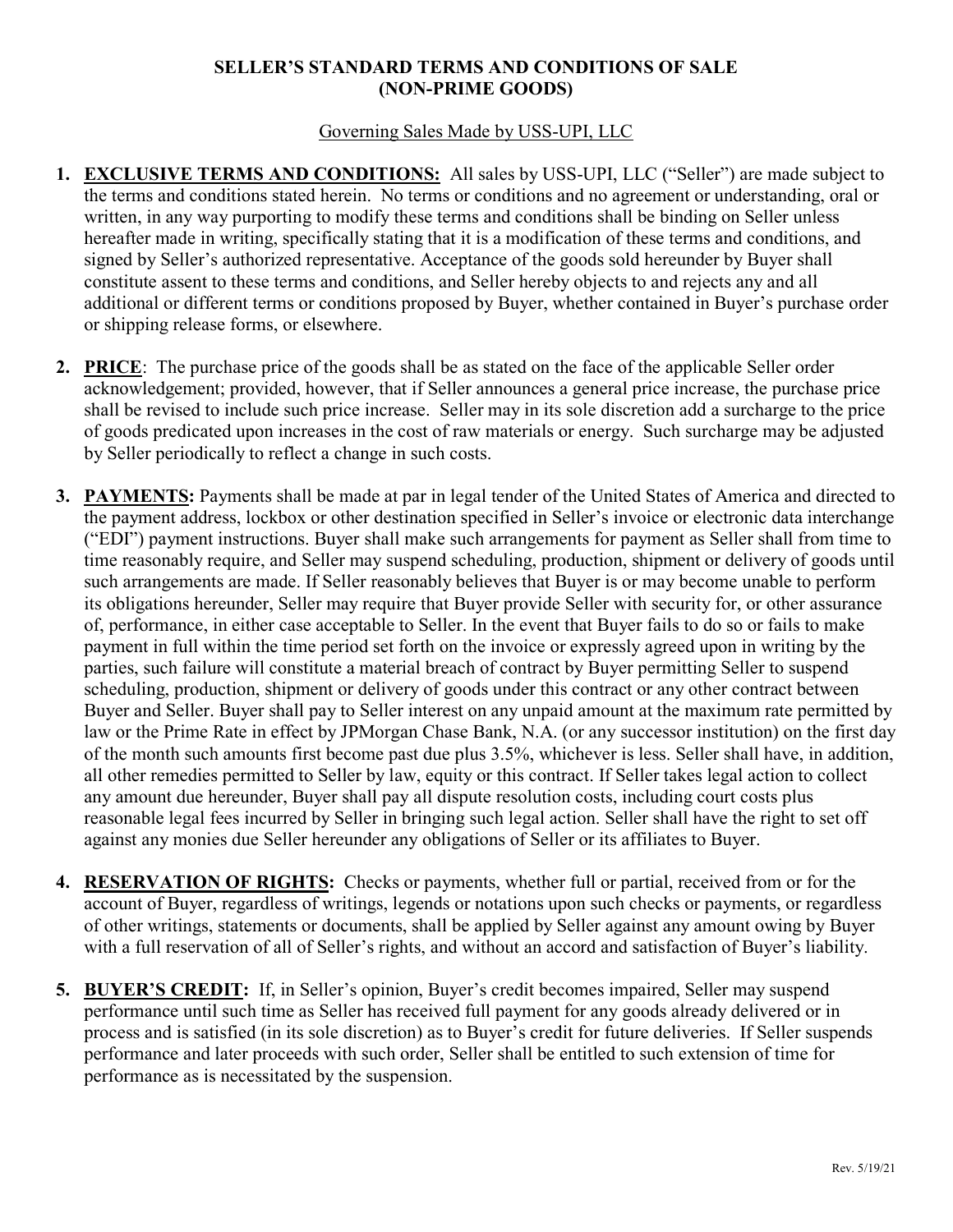- **6. TAXES:** Unless the purchase order specifies otherwise, the Contract Price shall include all taxes, duties and other government charges imposed on Seller or Buyer in connection with the transportation, purchase, ownership, possession and/or use of the Equipment (including, without limitation, sales and use taxes). Buyer shall pay such taxes, duties and charges as and when due, and shall indemnify and hold harmless Seller therefrom. All taxes, duties and charges paid by Buyer shall be stated separately in the invoices submitted to Seller.
- **7. TITLE; RISK OF LOSS; CHARGES:** Unless otherwise agreed, all deliveries are EXW (Incoterms 2010) Seller's facility. Title to goods shall pass to Buyer upon tender of delivery, and Buyer bears all costs and risks involved in taking the goods from Seller's premises to the desired destination**.** Any claims regarding loss or damage in transit shall be made directly to the carrier. Buyer shall indemnify and hold harmless Seller from and against any claims, damages or liabilities suffered by Seller resulting from any acts or omissions of the carrier. Any charges at the destination for spotting, switching, handling, storage and/or demurrage shall be for Buyer's account. Seller shall have the right to assess a storage and handling charge for goods left in Seller's possession after notification to Buyer that the goods are available to ship.
- **8. TIME OF SHIPMENT AND SHIPPING**: Except with respect to payment of amounts due by Buyer to Seller hereunder, time is not of the essence hereunder. Each shipment is a separate sale. Seller reserves the right to ship all or any part of the goods from any shipping point other than the shipping point or points specified herein. Shipment in installments is permitted. Buyer shall furnish shipping instructions to enable Seller to perform the contract in accordance with its terms. Failure by Buyer to do so shall entitle Seller, in addition to all other rights, to cancel such portion of the contract that has not been performed, or to make shipment in such manner as Seller may elect. Seller will use reasonable efforts to comply with Buyer's requests regarding transportation, but Seller reserves the right to make alternate transportation arrangements, even if at a higher cost to Buyer, if the transportation specified by Buyer is deemed by Seller to be unavailable or unsatisfactory. Seller shall notify Buyer of any such change within a reasonable time.
- **9. INSPECTION:** Where mill inspection is made by Buyer, Buyer's inspector shall be deemed the agent of Buyer with authority to waive specified tests and details of test procedures and to accept goods as conforming to this contract with respect to all characteristics of such goods for which such inspection is made. In all cases Buyer shall conduct a timely inspection of the goods upon receipt or within a commercially reasonable time and manner not to exceed fifteen (15) days from such receipt. Buyer's use of the goods in its production operations shall be deemed an acceptance of the goods involved as conforming to this contract unless Buyer provides Seller written notice of rejection or of a non-conformity respecting such goods prior to or concurrent with Buyer's use thereof. Buyer's inspection or failure to inspect shall not delay payment.
- **10. FORCE MAJEURE; ALLOCATION OF PRODUCTION:** Seller shall not be responsible for nonshipment of goods or delays in delivery or performance due to causes beyond its reasonable control, including, but not limited to, acts of God, acts of Buyer, strikes or other labor disturbances, Seller's inability to obtain, or material increases in the cost of, fuel, raw materials or parts, delays in transportation, repairs to equipment, fires, earthquakes or accidents. In addition, if due to force majeure or any other cause, Seller is unable to produce sufficient goods to meet all demands from customers, Seller shall have the right to allocate production among its customers in any manner which Seller may determine to be equitable.
- **11. PATENT INDEMNITY:** Seller shall indemnify Buyer (a) for all direct and actual damages recovered from Buyer by a third party in a legal action for infringement of a U.S. patent claim covering goods furnished hereunder, on condition that Buyer promptly notifies Seller of the alleged infringement, affords Seller the opportunity to assume defense thereof, and cooperates with Seller in defense of the action and in any feasible mitigation of damages; and (b) for Buyer's directly and reasonably incurred expenses in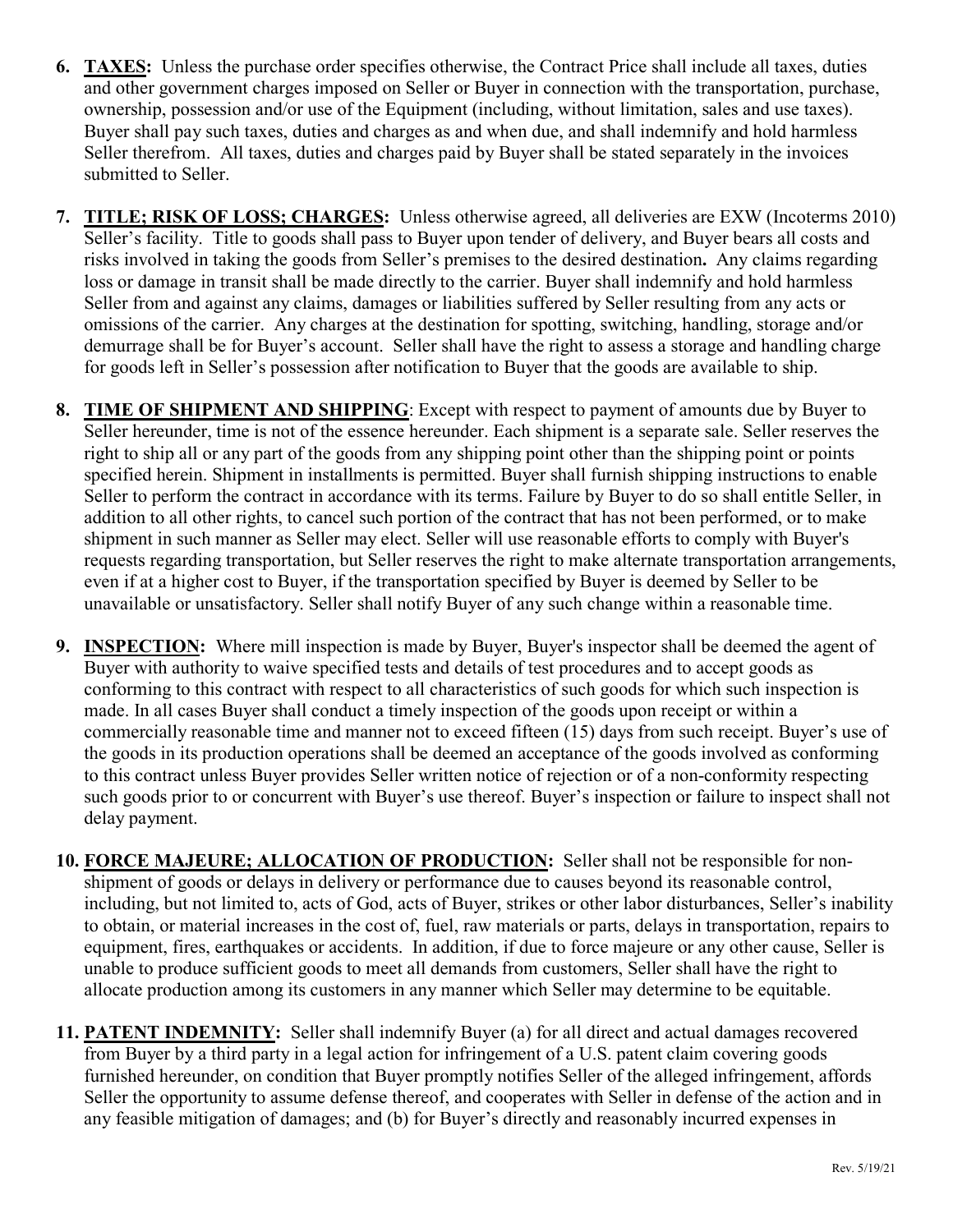defending such legal action if, after such notice and opportunity given by Buyer, Seller elects not to assume such defense, provided that such election by Seller shall not otherwise affect Buyer's aforesaid obligations. In like manner, Buyer shall indemnify Seller, and Seller's indemnity of Buyer hereunder shall not apply, with respect to a claim arising out of Seller's compliance with special designs or specifications furnished by Buyer, now or hereafter forming a part of this contract, or with other written instructions given by Buyer for the purpose of directing the manner in which Seller shall perform this contract. In no event shall a party hereto have any liability hereunder for indirect or consequential losses or damages suffered, or other expenses incurred, by the other party hereto or any third party by reason of any patent infringement claim.

- **12. WARRANTY; DISCLAIMERS: SELLER MAKES NO WARRANTY AS TO THE QUALITY OF THE GOODS FURNISHED HEREUNDER. SAID GOODS SHALL BE SOLD "AS IS" AND "WHERE IS". IN ADDITION, SELLER MAKES NO WARRANTY OF MERCHANTABILITY OR FITNESS FOR ANY PARTICULAR PURPOSE, NOR ANY OTHER WARRANTY, WHETHER EXPRESS OR IMPLIED, WITH RESPECT TO SAID PRODUCT. IT IS BUYER'S RESPONSIBILITY TO ENSURE THAT THE GOODS FURNISHED HEREUNDER ARE SUITABLE FOR THEIR INTENDED USES, AND THAT ALL SAFEGUARDS AND/OR WARNINGS REQUIRED BY LAW ARE PROVIDED.**
- **13. LIMITATION OF REMEDIES: BUYER'S EXCLUSIVE REMEDY AGAINST SELLER, AND SELLER'S SOLE OBLIGATION, FOR ANY AND ALL CLAIMS, WHETHER FOR BREACH OF CONTRACT, TORT (INCLUDING NEGLIGENCE), OR OTHERWISE, SHALL BE LIMITED TO THE PURCHASE PRICE OF THE GOODS SOLD HEREUNDER, AND IN NO EVENT SHALL SELLER HAVE ANY LIABILITY FOR INCIDENTAL OR CONSEQUENTIAL DAMAGES.**
- 14. **COMPLIANCE WITH LAWS:** Buyer shall, at all times, comply with all applicable laws, regulations, orders, and rules enforced by any governmental body (including, without limitation, all applicable antitrust, anticorruption, anti-human trafficking, anti-discrimination, economic sanctions, export control, health and safety, and environmental laws and regulations, as well as all permits, authorizations, licenses, directives, policies, and other requirements issued by any governmental authority) in connection with this contract. Any clause required to be included in a contract of this type by any applicable law or administrative regulation having the effect of law shall be deemed to be incorporated herein Without limiting the generality of the foregoing, Buyer shall not discriminate against any individuals based on ancestry, race, color, religion, sex, sexual orientation, gender identity, gender expression, national origin, citizenship, age, genetic information, physical or mental disability, marital status, or statusas a past, present, or prospective member of the uniformed services.
- **15. WAIVER:** Seller reserves the right to enforce these terms and conditions at any time, and none shall be deemed waived unless such waiver is in writing signed by a duly authorized officer of Seller. All rights and remedies granted herein are in addition to all remedies available at law or in equity.
- **16. ASSIGNMENT:** Neither party may assign its rights or obligations hereunder without the prior written consent of the other party.
- **17. TITLES:** The titles used in these terms and conditions are for convenience of reference only and are not to be considered in interpreting the substance of the term or condition.
- **18. GOVERNING LAW:** This contract shall be governed by the laws of the State of California, exclusive of its conflicts of laws rules and of any principles therein that would require the application of The United Nations Convention on Contracts for the International Sale of Goods ("CISG"). CISG shall not apply to this or any other agreement between the parties. Seller and Buyer each irrevocably agrees that any legal proceeding seeking the enforcement or interpretation of this contract shall be brought in the state or federal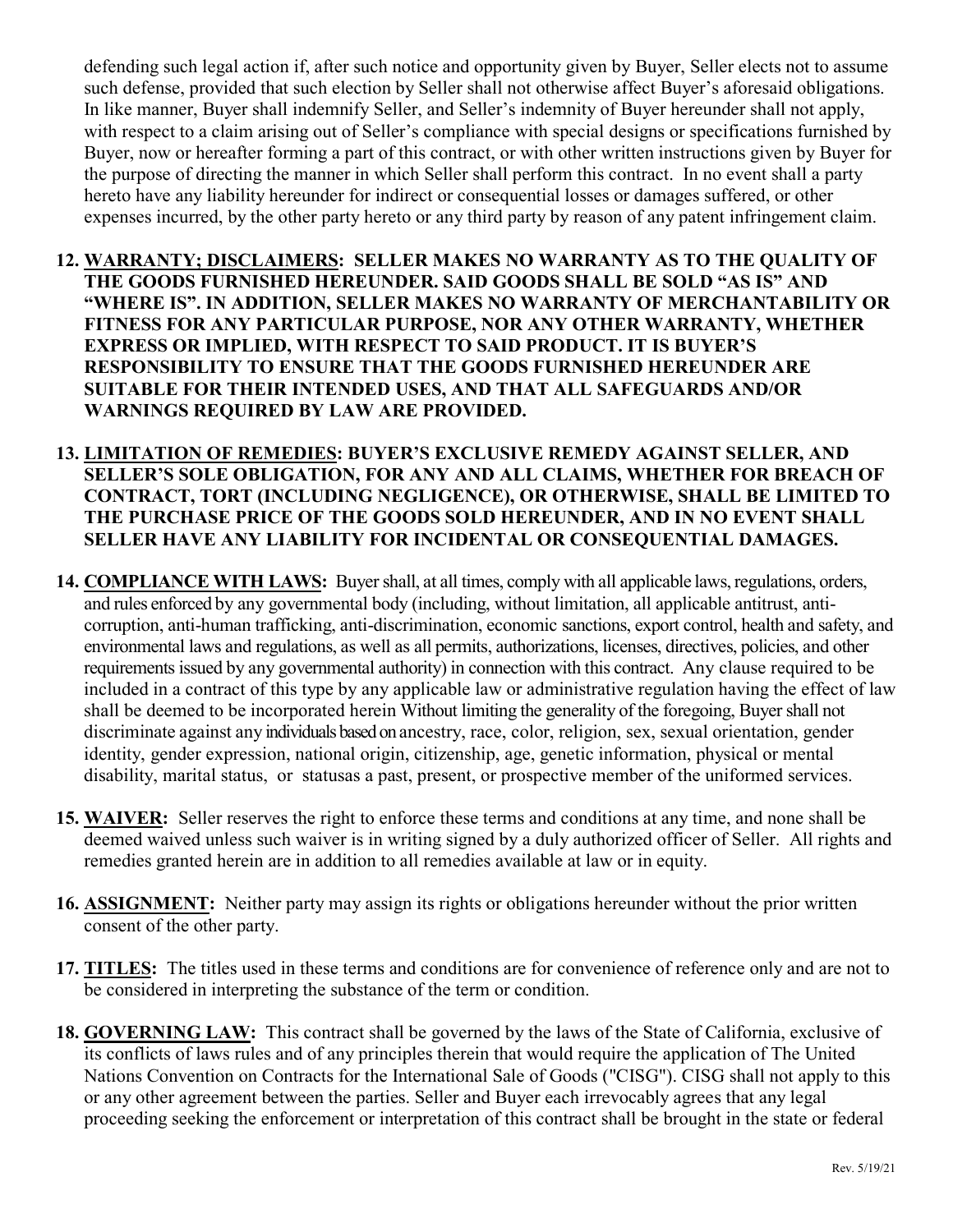courts located in Contra Costa County or San Francisco County in the State of California. Each Party hereby irrevocably submits itself to the jurisdiction of any such courts, and waives any objection it may now or hereafter have to the placing of venue in any such courts and any right to remove any such action or proceeding to another court.

## **19. EXPORT CONTROL AND ECONOMIC SANCTIONS COMPLIANCE:**

- (a) Any sale made pursuant to this contract shall at all times be in strict conformity with all applicable export control laws and regulations, and Buyer represents and warrants that it will comply at all times with such laws and regulations. Buyer represents and warrants that it will not make any disposition, by way of trans-shipment, export, re-export, diversion, or otherwise, of the goods provided by Seller, except as such laws and regulations may expressly permit, with Buyer bearing full responsibility for obtaining any required export licenses or other permits, and that no such disposition or transfer will be made other than to the ultimate country of destination specified in connection with this contract. Buyer will furnish to Seller, upon request, proof that the goods have been entered into, and will remain in, the specified destination country. Buyer further represents and warrants that it will not export, re-export, transfer (in-country), or supply any goods or Seller information to any end-user or for any end-use requiring a specific export license under the U.S. Export Administration Regulations or any other applicable export control regulation.
- (b) Buyer represents and warrants that, with respect to its obligations under this contract and any other agreement with Seller, it is currently in compliance with, and shall remain in compliance with, the laws, regulations, and Executive Orders administered by the Office of Foreign Assets Control ("OFAC") of the U.S. Department of the Treasury and any other applicable economic sanctions, which prohibit, among other things, engaging in transactions with, and providing services to, certain countries, territories, entities, and individuals. Buyer represents and warrants that neither Buyer nor any person having a beneficial interest in Buyer is (i) a person whose name appears on the list of Specially Designated Nationals and Blocked Persons published by OFAC (an "OFAC Listed Person") or (ii) a department, agency, or instrumentality of, or is otherwise directly or indirectly controlled by or acting on behalf of, any OFAC Listed Person or the government of a country subject to comprehensive U.S. economic sanctions administered by OFAC (each OFAC Listed Person and each other entity and country described in clause (ii), a "Blocked Person").
- (c) Buyer further represents and warrants that none of the goods or services that it is receiving from Seller will involve, require interaction with, concern, or relate to, in whole or in part, any Blocked Person or their assets or products.
- (d) Buyer hereby agrees to indemnify, defend, and hold harmless Seller and its officers, directors, and employees from and against any and all claims, demands, damages, costs, penalties, and fines arising in connection with any alleged breach by Buyer or its agents of this representation and warranty. Seller may reject, suspend, or cancel any transaction to a Blocked Person without penalty or payment for the rejected, suspended, or cancelled goods or services, and/or cancel or terminate this contract, or any other applicable agreement with Seller, in whole or in part, if it has a good faith basis for believing that Buyer or its agent has violated or intends to violate the above representation and warranty. Buyer will pay all penalties and damages incurred as a result of its breach of the terms of this Article.

## **20. ANTI-CORRUPTION COMPLIANCE:**

(a) Buyer hereby represents and warrants to Seller that Buyer is aware of and familiar with the provisions of the U.S. Foreign Corrupt Practices Act, as amended ("FCPA"), and its purposes and any other anticorruption law applicable in a jurisdiction in which Buyer may have conducted or will conduct business